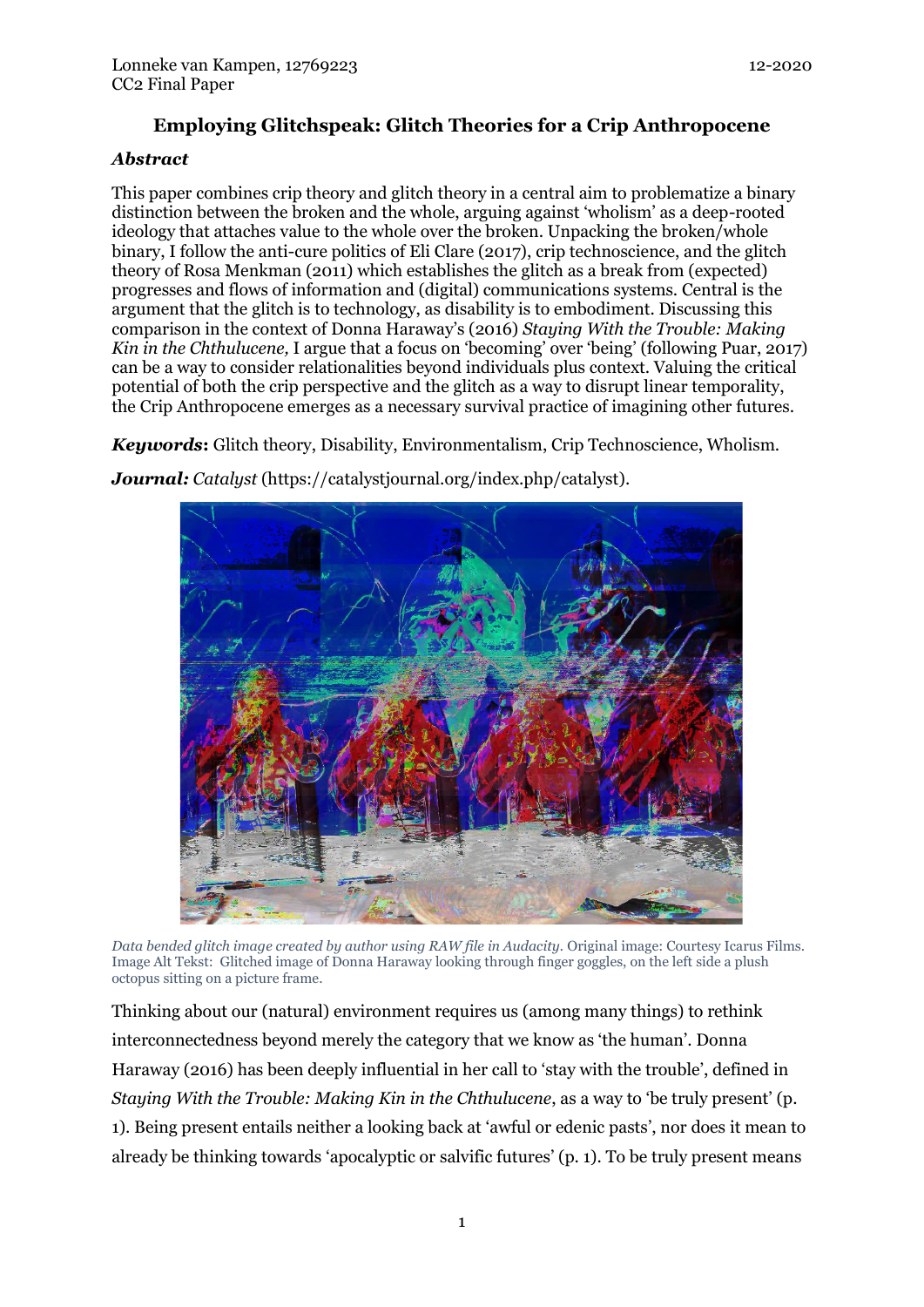to be aware of our current situation, in all its messy complexities, and to work with that messiness rather than to attempt to negate it. Haraway does so by refusing to believe in what she calls 'easy technofixes' as well as a nihilistic kind of 'game over' attitude (p. 3). Her nonanthropocentric view of climate change requires us to recognize the limitations of our human abilities, and to recognize the importance of the mortal critters with which we are intertwined.

Haraway's approach can be considered as holistic, she writes: 'Nobody lives everywhere; everybody lives somewhere. Nothing is connected to everything; everything is connected to something' (p. 31). However, the contradictions in these sentences reveal that Haraway is critical of a specific brand of holist ecological philosophy. She cites Thom van Dooren (2016), who argues against a simplistic holistic understanding of connections, that sees everything as connected to everything. Instead, 'while we may all *ultimately* be connected to one another, the specificity and proximity of connections matters – *who we are bound up with and in what ways* [emphasis in original])' (p. 60). This specificity is central in the concept of 'sympoiesis' as Haraway develops it, which stresses the importance of analyzing relationalities: 'The partners do not precede the relatings; these relationalities *are*  the objects of study [emphasis in original]' (p. 64).

While this indeed nuances holism, I argue that a further distinction should be made between holism and what I will call 'wholism'. By wholism I refer not to holist ideas of deep connectivity, but to a deep-rooted ideology that attaches value to the whole over the broken. I argue that 'staying with the trouble' then requires us to let go of wholism. Not only is wholism unhelpful, the desire for the whole also has a deeply conservative aspect. Wholism is indicative of a conservative desire to keep things the way they are, or even restoring past(s), by refusing to look at and accept the broken and 'be truly present' (Haraway, 2016, p. 1).

Haraway argues that new conceptual frameworks are needed, which provide different ways of thinking about and feeling through our relationship with the earth and our environment. In this context I argue that much can be learned from a disabled/crip perspective, which *Staying With the Trouble* either overlooks or refuses to engage with. The disabled/crip community has many lessons to teach us when it comes to letting go of wholeness, as well as the practice of healing. Thinking from the point of disability allows us to include the broken, the collapsed, and the shattered. That does not mean, however, that disabled bodies are broken bodies and abled bodies are whole; rather it refers to the way that disabled bodyminds (a term I use after Margaret Price to acknowledge that 'mental and physical processes not only affect each other but also give rise to each other' [Price, 2015, p. 269]) complicate and challenge a binary understanding of the broken/whole. A disabled perspective, then, allows us to understand that the broken and the whole are not opposites,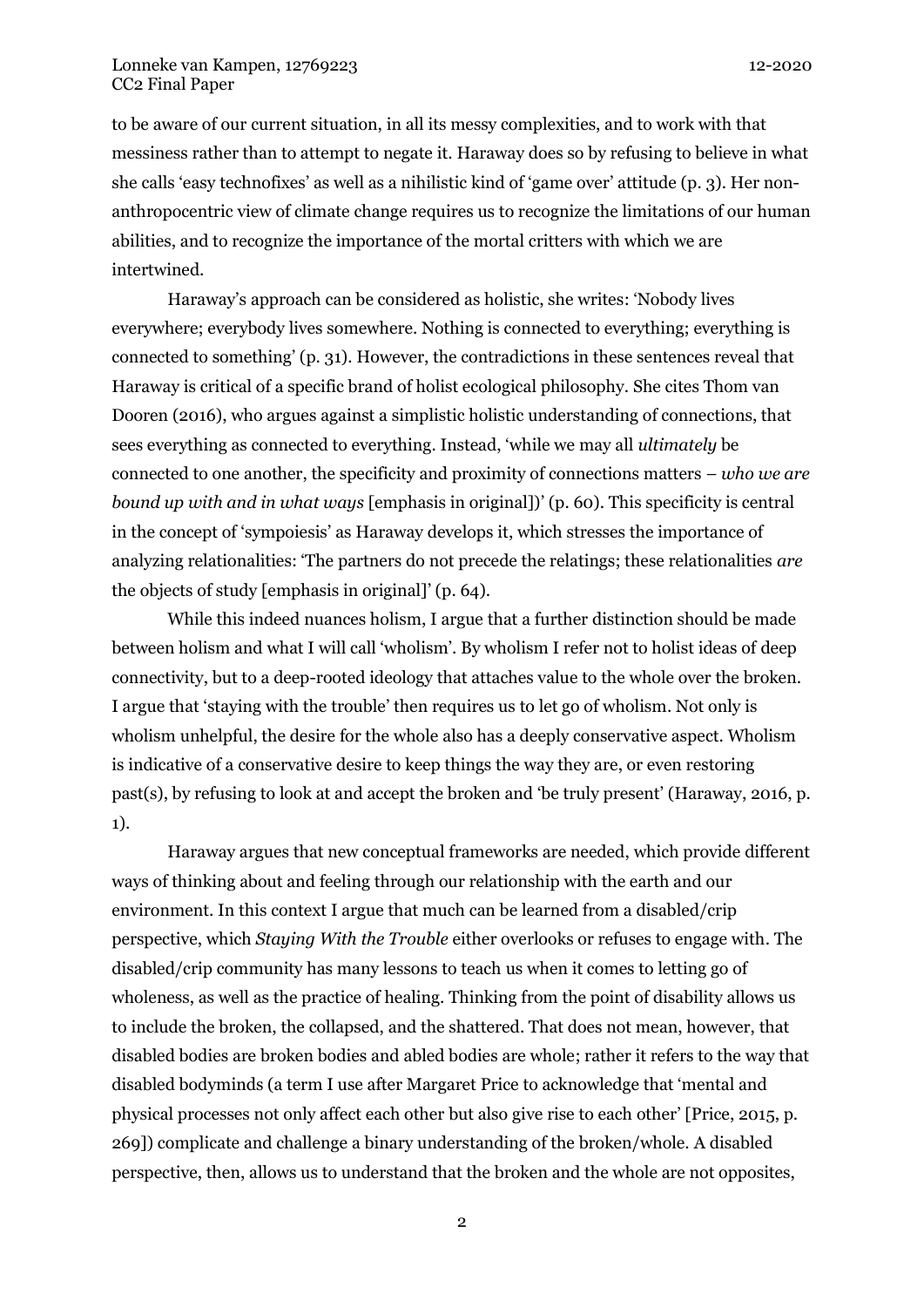but are productive sites of tension. It is this tension that can guide us in thinking through the messiness of our environment. Following the work of disability writer Eli Clare (2017) in *Brilliant Imperfection: Grappling With Cure,* I ask: 'What might happen if we were to accept, claim, embrace our brokenness?' (p. 160).

In thinking through the relation between disability and the broken/whole, I bring in the concept of the 'glitch', as both a method and a metaphor. I argue that once we delve into the glitch and disability, the two share an interesting similarity in the way they relate to the idea of wholism, and therefore to the broken/whole binary. Though the glitch is not an uncontested topic, which is also the case for disability, in defining it I follow the definition of glitch artist and theorist Rosa Menkman whose work has been foundational to what has been called 'glitch studies'. Menkman (2011) defines the glitch as 'the occasion where there is an absence of (expected) functionality, whether understood in a technical or social sense' (p. 9). The critical potential of the glitch lies in it being a not-yet defined break from functionality.

I follow Menkman's call to 'Employ Glitchspeak' as she puts it in the ninth thesis of her 'Glitch Studies Manifesto':

Employ Glitchspeak (as opposed to Newspeak) and study what is outside of knowledge. Glitch theory is what you can just get away with! Flow cannot be understood without interruption, nor function without glitching. This is why glitch studies is necessary (p. 11).

Menkman coined the term 'Glitchspeak' in opposition to George Orwell's 'Newspeak', to challenge the limitation of language 'created by proprietary technology, to capture the constant transformation and growing wealth of glitch artifacts and their meanings' (p. 43). Though Menkman herself does not refer to it as such, Glitchspeak can be considered to be a form of nomadic methodology, defined by Rosi Braidotti and Griet Roets (2011) (inspired by the work of Gilles Deleuze) as 'retelling, reconfiguring, and revisiting a concept, phenomenon, event, or location from different angles' (p. 168). Following Deleuze and Guattari's theory of the subject, Braidotti and Roets argue that 'bodies and subjects are socially created in the affirmative actualization of the encounter between subjects, entities and forces which mutually affect and exchange parts of each other' (p. 166). Such a methodology then allows us to open up the way that categories like 'disability' and 'the glitch' are constantly becoming. Revisiting disability through the glitch, and the glitch through disability then, provides the kind of 'intensive form of interdisciplinarity and boundarycrossings' (Braidotti and Roets, p. 168) needed to respect the 'visible and hidden complexities and uncertainties of the real-life world in which we are living' (Braidotti and Roets, 2011, p. 168). This means not to shy away from complexity but to 'stay with the trouble' (Haraway, 2016).

This then relates to a broader context of crip technoscience, in which crip becomes a verb (somewhat similar to queering in queer theory), that centers disability as a desirable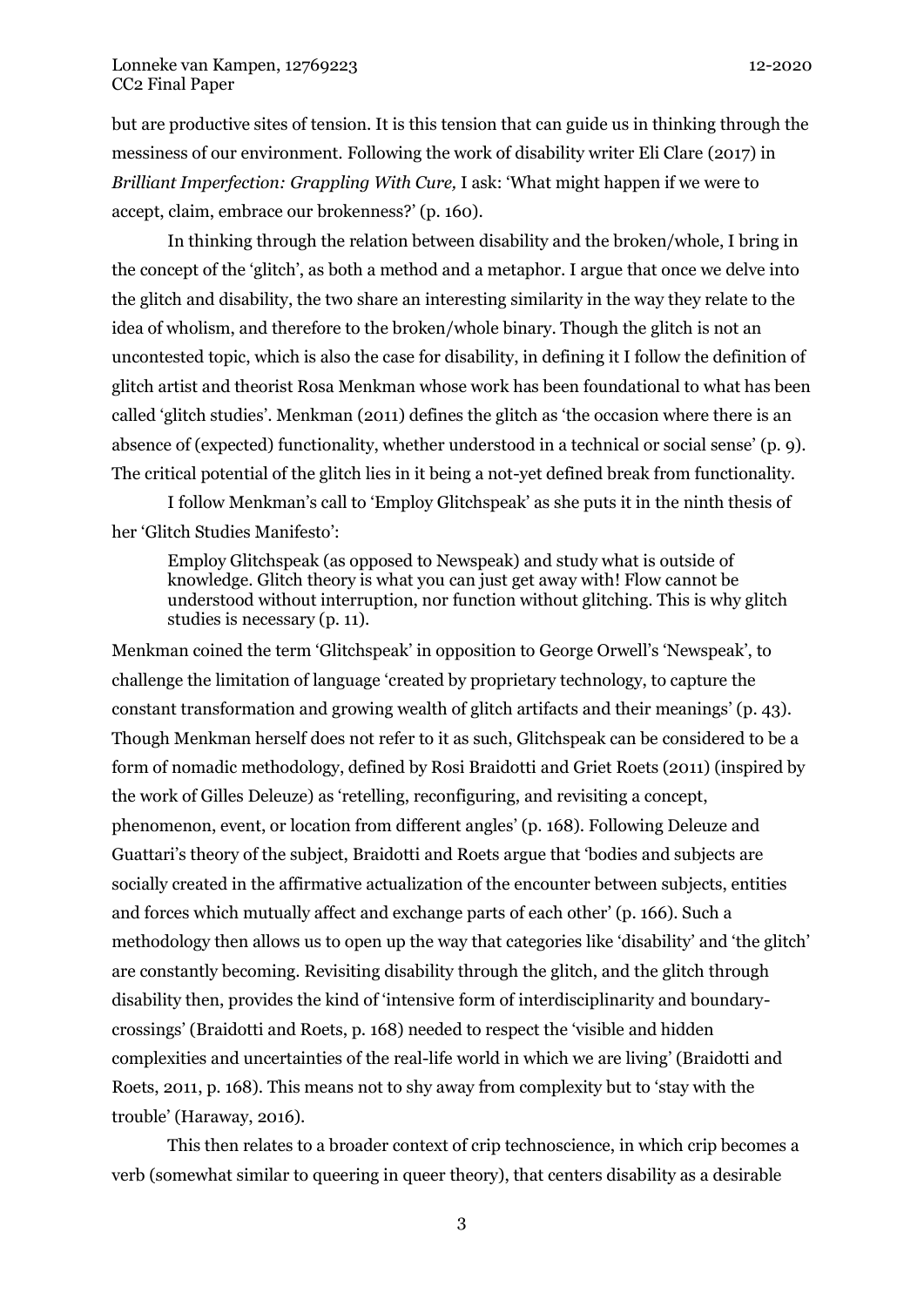site of resistance and non-compliance (such as in Robert McRuer's *Crip Theory*, 2006). Technoscience here refers to the 'co-production of science, technology, and political life' (Hamraie and Fritsch, 2019, p. 2). A theory of crip technoscience has been proposed in the 'Crip Technoscience Manifesto' by Aimi Hamraie and Kelly Fritsch (2019), which argues that 'technoscience can be a transformative tool for disability justice' (p. 3). Crip technoscience builds on feminist technoscience, which challenges normative narratives of technology, in order to imagine transformative possibilities. *Staying With the Trouble* here functions as the backdrop to my insistence on the radical potential of disabled/crip perspectives in a time of climate change and ecological disasters, and my call for a Crip Anthropocene. The glitch as method/metaphor allows me to uncover these perspectives. The main focus throughout this paper is the relational comparison between glitch and disability, by which I argue that the glitch is to technology as disability is to embodiment. Both highlight how the broken and whole are constructed categories, that begin to unravel when we start to take them apart. Both the glitch and disability hold transformative power, which allows us to rethink our loyalty to the idea of wholeness in light of failure.

#### **Glitch is to technology …**

The glitch breaks with expectations, it challenges our expectations of information and communication technology. The glitch emerges both in glitch theory, in which the glitch is broadly defined as a disruption, but also in glitch art which is a specific artistic genre (though differently interpretated by various artists). Menkman's *The Glitch Moment(Um)* (2011) provides both a broad theory of the glitch, as well as a reflection on her own practice of glitch art, and the glitch art of other artists. The glitches discussed by Menkman are mainly visual glitches, rather other forms of glitch (such as musical glitches). Menkman places the glitch in the context of the work of Claude Shannon, the foundational developer of a basic common mathematical theory of communication. She discusses the glitch as 'a (actual and/or simulated) break from an expected or conventional flow of information or meaning within (digital) communications systems that results in a perceived accident or error' (p. 9). This break is not the same as a simple technical malfunction. The glitch is not a failure, but a 'noise artifact' within a relatively predictable system of linear communication (p. 15). As a 'noise artifact', the glitch appears in Sean Cubitt's "Glitch" (2017) as 'the ghost in the machine, the inhuman in our communications' (p. 20). Cubitt then relates the glitch to the unconscious, arguing that it serves as a reminder of 'the prehuman, inhuman universe against which we drag our messages into existence' (p. 22). In both Menkman's and Cubitt's work, the glitch represents a liminal event, a state of in-between.

Focusing on the technical aspect of the glitch, Menkman uncovers the processes of encoding/decoding and compression algorithms. She argues that the glitch is what emerges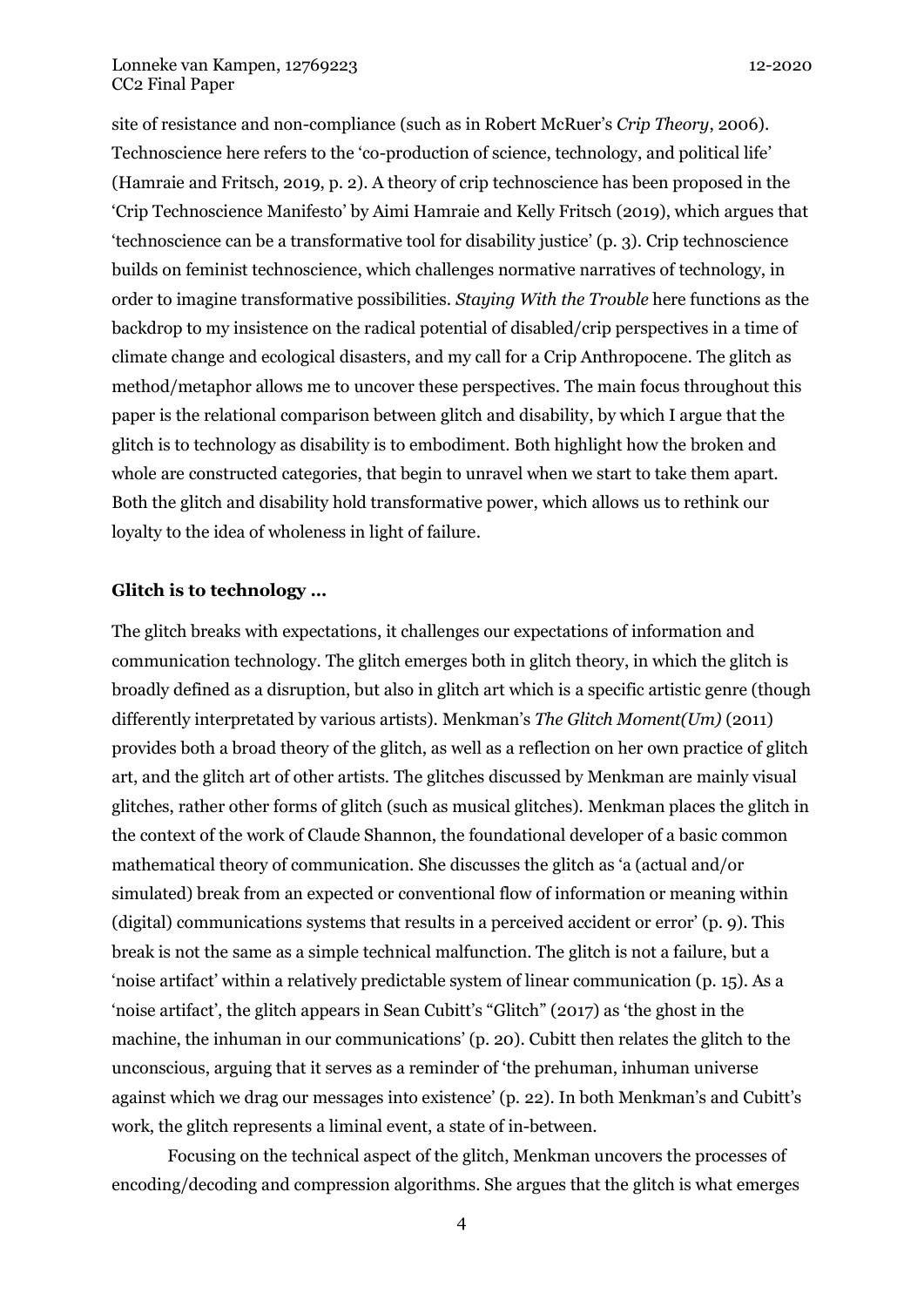when an error corrupts the image information, or the encoding/decoding process malfunctions. It is essential that this error cannot be singularly codified; otherwise Menkman would categorize it as a failure: 'Failure is a phenomenon to overcome, while a glitch is incorporated further into technological or interpretive processes' (p. 27). By being incorporated into these processes, the glitch is also part of a productive process, with varying degrees of intentionality (in the case of glitch art). This understanding of the relation between the glitch and failure is not uncontested, a different perspective is provided by Michael Betancourt (2019) in *Glitch Art in Theory and Practice.* Betancourt places the glitch in the context of the shift to digital capitalism. He argues that the glitch is indeed a form of failure, however, this failure does equally hold the possibility for a critique of digital capitalism by producing a critical media practice.

Similarly Carolyn Kane (2019) maps the glitch in *High-Tech Trash* as part of an 'archeology of aesthetic failure, apropos of a culture ill-equipped to deal with it' (p. 3). The glitch is defined here as another 'aesthetic paradigm rooted in failure' (p. 4), analyzed from a media archeology perspective. Rather than a 'free-floating form of personal expression or agency of individual desire', it is 'as a necessary and often unconscious mode of structuring existence in a digital age' (p. 9). Unlike Menkman and Betancourt, Kane is less hopeful when it comes to the glitch's critical potential. As Kane writes, 'Glitches may disrupt convention and cultural fantasies about technology, but it is more likely most of them will become a passing fashion or fad' (pp. 18-19). For Kane glitch art is already neutralized of criticality.

Moving from a broad definition of the glitch to a more specific understanding then, means to acknowledge that the glitch not only has a technical dimension, but also connotates an aesthetic dimension in glitch art. Menkman problematizes this aesthetic dimension on the basis of discussions of commodification. She describes the aesthetic experience of the glitch as a feeling of shock 'with becoming lost and in awe' (p. 29). It is this feeling of shock that grants the glitch its power: 'The glitch is a powerful interruption that shifts an object away from its flow and ordinary discourse, towards the ruins of destructed meaning' (p. 29). The glitch is somewhat of an uncanny and overwhelming experience of incomprehension that is unforeseen, which goes beyond merely destruction: 'The glitch generates new understandings of techno-culture through the gestations of Glitchspeak, glitch's constantly growing vocabulary of new expressions' (p. 43). This affective impact also grants the glitch it's artistic qualities. However, difficulties emerge when trying to define glitch art due to the varied way in which artists approach it. While it is impossible to make a concise definition, Menkman does see value in making a distinction between the different dimensions of 'glitch' in 'glitch art'. Most important here is the distinction between works that are post-procedural, deconstructive, accidental, etc. and works that are focused on the creation of a certain endproduct, aesthetic, or design. Menkman warns against the glitch becoming 'cool' and purely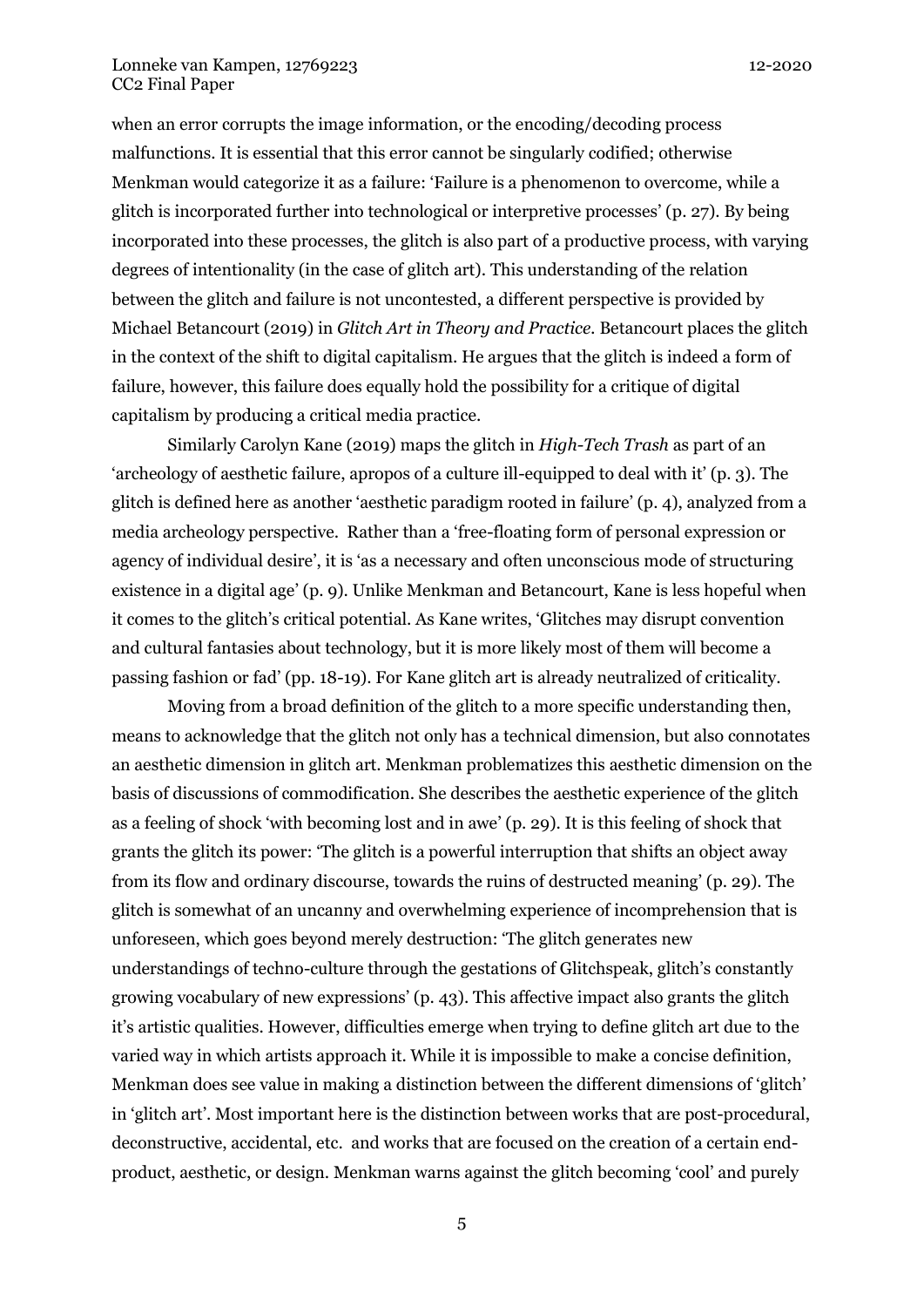aestheticized, through the use of pre-made filters that approximate the retro-nostalgic aesthetic of the glitch. For Menkman, this strips the glitch of its critical potential and makes it into a pure commodity form. It is essential that we focus not only on the end-product of the glitch, but on the trajectory of getting there.

An example of the first category (deconstructive glitch art) analyzed by Menkman is Jodi's (the Dutch/Belgium artist collective Joan Heemskerk and Dirk Paesmans) *Untitled Game* (1996 – 2001) (fig. 1), a series of eleven modifications of the first shooter game 'Quake 1'. For Menkman this is an example of subversive glitch art, 'that battles against the hegemonic flows of proprietary media systems' (p. 38). *Untitled Game* is an intentional glitch, yet it exploits errors within the source code of the original game and changes the game's dynamics by destabilizing and altering the normal laws of physics. This version of the game then, questions conventional and normative videogame goals' (Menkman, 2011, p. 39). Jodi's work is not so much driven by a certain aesthetic goal, but rather by a reconfiguring of the game's dynamics, affordances, and goals. The glitch in this form is the most relevant in relation to cripping, because it considers the glitch as a productive force beyond the aesthetic and is inherently political in its insistence of disrupting the system, shaking things up and valuing the potential of the mess.



JODI. UNTITLED GAME. 11 QUAKE MODIFICATIONS FOR PC MAC. 1999. MODS: E1M1AP AND CTRL-F6.

*Figure 1: Jodi. Untitled Game. 11 Quake Modifications for PC MC. 1999. Screenshot from: Menkman, R. (2011). The Glitch moment(um). Amsterdam: Institute of Network Cultures. Image Alt Text: black and white wavy lines on a screenshot of a game, on the bottom border 'monsters: 1/100', 'secrets: 0/100' and 'time: 0:53'.*

## **… as disability is to embodiment**

Just as the glitch emerges here as a disruption to the machine's illusion of normalcy, so has a critique of normalcy been deeply central to the disability rights movement and to disability studies. Robert McRuer (2006)in *Crip Theory: Cultural Signs of Queerness and Disability*  has come up with a way of thinking about disability in terms of 'compulsory able-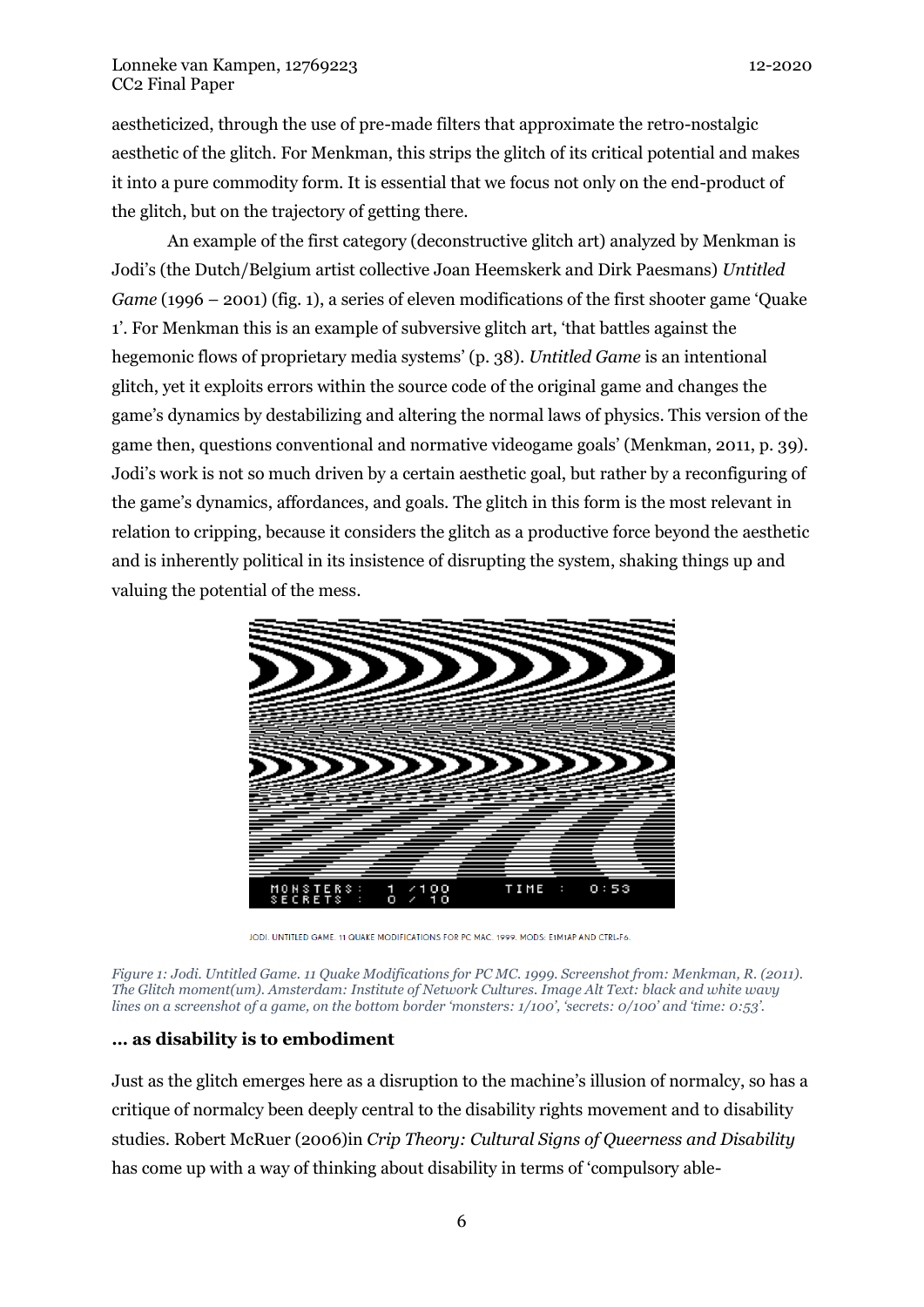bodiedness', similar to the notion of 'compulsory heterosexuality'. Compulsory ablebodiedness (though I would argue this should also include compulsory able-mindedness, as disability is not only about the physical) denotes the way that the appearance of choice serves to hide a system 'in which there actually is no choice' (p. 8), and the reliance of the abled body on the disabled body. Similarly Sharon L. Snyder and David T. Mitchell (2001) have argued that 'the able body cannot solidify its own abilities in the absence of its binary Other' (p. 368). However, out of this system without choice also emerges crip theory as a way to study 'how bodies and disabilities have been conceived and materialized in multiple cultural locations, and how they might be understood and imagined as forms of resistance to cultural homogenization' (McRuer, 2006, p. 33). It is important to note here, that 'disability' does not describe a singular experience, and that neither 'disabled/crip people' form a heterogeneous group. There are many different experiences of disability, illness, and pain, that cannot be thought separately from other identity intersections such as gender, race, sexuality, and class.

My approach here is akin to theories of situated knowledge that adheres in embodiment. However, I use embodiment in the sense of 'complex embodiment' developed by Tobin Siebers (2016) as a way to be attentive to the positive, negative, and ambivalent experiences of disability, and also the relationships between these three. Complex embodiment, for Siebers, 'theorizes the body and its representations as mutually transformative' (p. 284). It allows one to include both disabilities caused by the body, and disabilities caused by the environmental destruction, violence, colonialism, etc. It is also crucial to note that the work of crip theory does not only happen within the academy but also in the streets, through the demands and disruptions of disability activists. In my comparison between disability and the glitch then, 'cripping' is an essential term to denote the resistance to normative forms of embodiment just as the glitch has the critical potential to disrupt processes that can be made visible in glitch art. Cripping treats disability as an ongoing process rather than a static or solid state of being. In its ability to disrupt, disability becomes a politically productive force. Crip politics, as Price (2015) puts it, entails 'a way of getting things done – moving minds, mountains, or maybe just moving in place (dancing) – by infusing the disruptive potential of disability into normative spaces and interactions' (p. 269). Cripping provides a way of thinking about embodiment beyond institutionalization and medicalization.

Essential to a disruption of normalcy for disability is a disruption of the politics of cure. As Clare (2017) reveals, the politics of cure is central to the politics of disability, or as McRuer would put it 'compulsory able-bodiedness': 'For now, doctors inside the medicalindustrial complex are the reigning experts, framing disability as a medical problem lodged in individual body-minds, which need to be treated or cured' (p. 8). This medical view of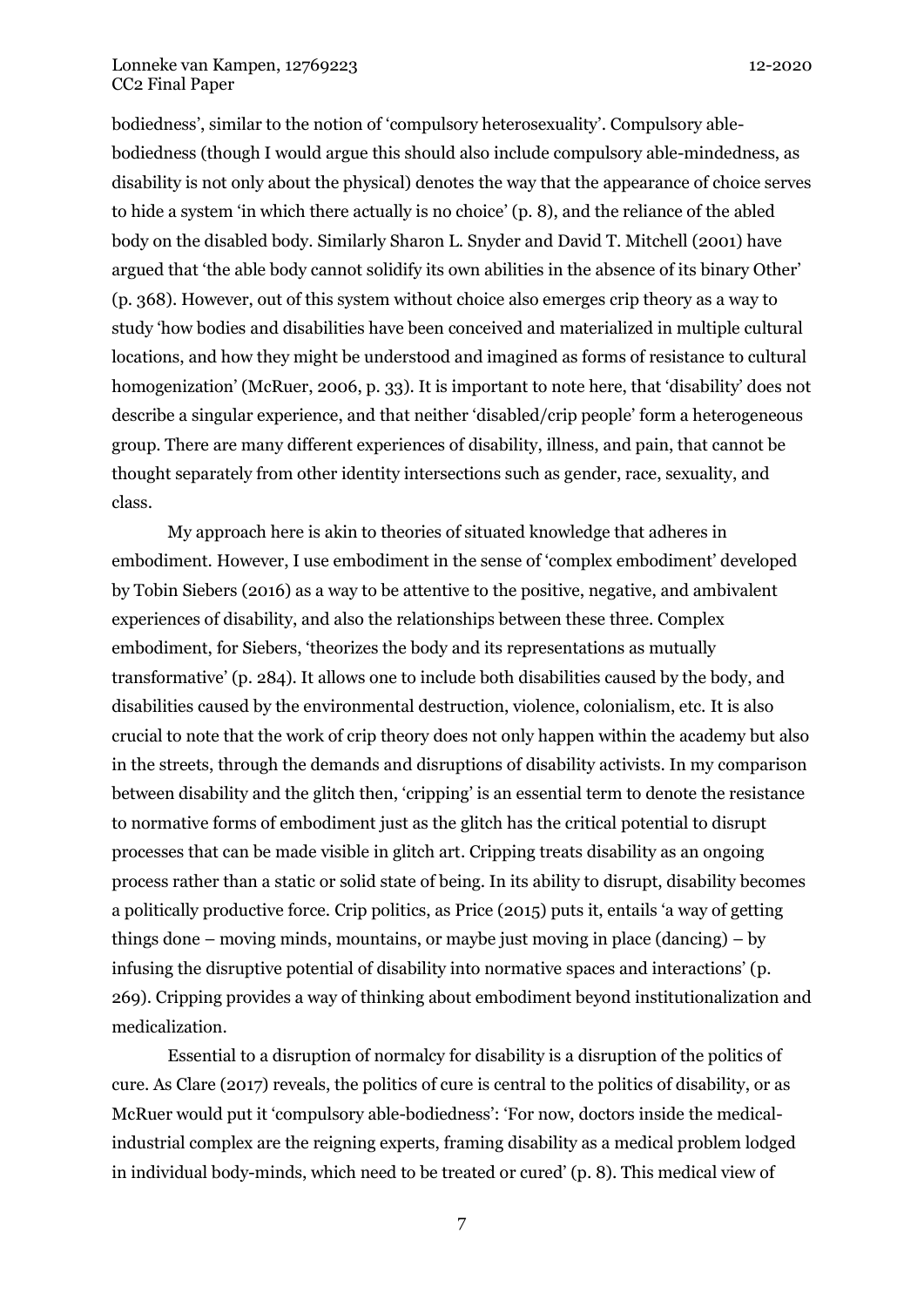disability supposes that disabilities must be overcome, and reduces disability to the desire to become whole rather than broken. It is therefore a wholistic understanding of disability:

First, cure requires damage, locating the harm entirely within individual human body-minds, operating as if each person were their own ecosystem. Second, it grounds itself in an original state of being, relying on a belief that what existed before is superior to what exists currently. And finally, it seeks to return what is damaged to that former state of being (p. 15).

I will return to this statement later, as it reveals a comparison that can be made between cure and the body, and cure and the earth. This statement also reveals why for Clare the idea of refusing cure is so important and necessary as a form of refusal and reclamation. Cure, as Clare argues, accompanies eradication and is ultimately a violent ideology. To refuse cure then is a way to refuse compulsory able-bodiedness and the medical-industrial complex that situates disability solely in the individual body. However, Clare also acknowledges the messiness of an anti-cure politics, which does not adequately address the problem of pain, for example, since chronic pain for many is still a reason to seek cure. Clare also discusses the connections between environmental destruction and illness, about which he notes, 'Cure also requires dismantling racism, poverty, and environmental injustice. I let health and cure take on multiple meanings' (p. 62). I argue that this reveals that a politics of refusing cure cannot stand on its own, but that it must be thought of as part of a larger assemblage of complex embodiment, which Clare also admits in his own work. An anti-cure approach must also consider that receiving cure in and of itself cannot be theorized without considering race, gender, sexuality, and class, since it has been well-established that marginalized groups are far less likely to receive cure and/or pain treatments (see Gkiouleka et. al., 2018). These systemics complications make it so we cannot think about the refusal of cure without considering that cure is easier to refuse, when it is actually a possibility.

That does not mean, however, that an anti-cure politics does not hold transformative potential. From the discussion of cure, emerges also an important discussion around disability and debility when thinking about disability on a global scale. Thinking about disability globally, Helen Meekosha (2011) argues that we must confront 'as a central issue the *production* of impairment in the global South [emphasis in original]' (p. 668). This, I argue, also includes to consider what kinds of brokenness even count within the narrative of cure, and whose 'brokenness' is deemed important enough, or even normalized as an unavoidable result of neocolonial exploitation. Disability scholars like Meekosha have rightly pointed out that colonialism, neo-colonialism, war, and environmental pollution have impaired large groups of people in the global South. This creates a tension between disability and debility/impairment, while they are not the same, they do form overlapping categories, and bring into question the variables of temporality and spatiality. In *The Right to Maim: Debility, Capacity, Disability*, Jasbir Puar (2017) argues that we can and must hold disability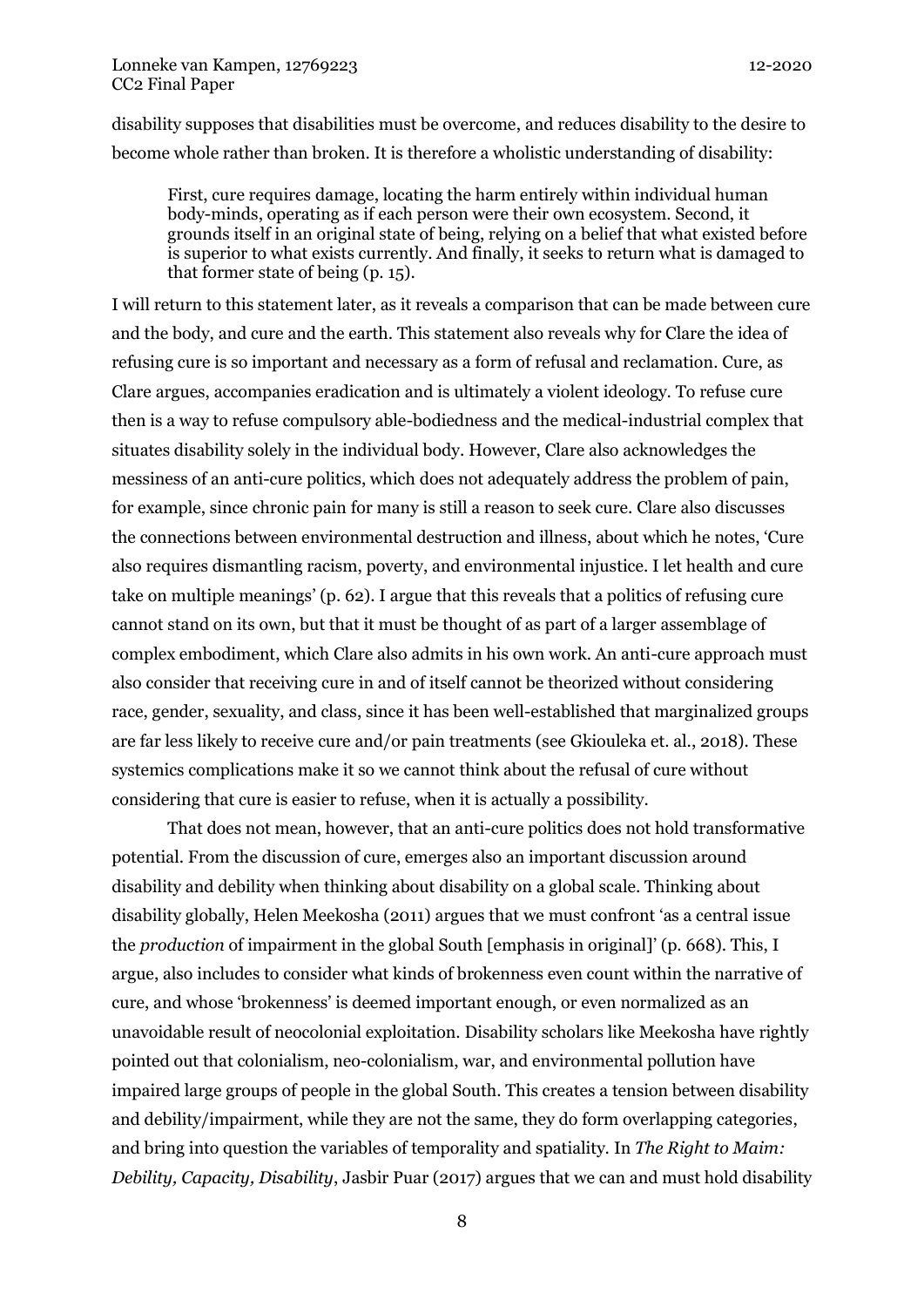and debility together: 'Disability empowerment and pride are part of rights discourses even as expressions of maiming, debilitation and disabling are central to economies and vocabularies of violence and exploitation' (p. xi). Puar speaks specifically about the Israel Defense Forces (IDF) and its deliberate debilitation of Palestinians; doing so she reveals that there is a tension between 'targeting the disabled' and 'targeting to debilitate' which is ultimately 'a tension between being and becoming' (p. xiv).

For Puar debility and disability exist within 'a mutually reinforcing constellation' (p. xv), in which debility must not be left out precisely because of its ability to expose and suture the binary of non-disabled/disabled. It is therefore also crucial in the context of disability, cure, failure, and the glitch. Puar rightfully calls out the inability of Western disability studies to deal with these topics: 'the production of most of the world's disability happens through colonial violence, developmentalism, war, occupation, and the disparity of resources' (p. xix). This approach does not necessarily contradict the anti-cure politics of Clare, when understanding embodiment as a deeply complex and unstable. Like the glitch which cannot be singularly codified, neither can disability be singularly-codified. It is impossible to locate disability/debility either completely within the body, the medical-industrial complex, society, (neo)colonialism, etc. As Haraway (2016) put it, 'the partners do not precede the relatings', rather we must take these relationalities as objects of study (p. 64). This requires us to resist the temptation for wholeness, and to resist models of disability that seek to locate it within a single space, and thus to refuse the broken/whole binary also within our theorizations of disability.

Finally I want to highlight that thinking from the perspective of disability problematizes not only the broken/whole binary, but also the natural/unnatural binary. Clare argues that 'the natural' often works to obscure 'the normal' in relation to cure: 'cure aims to make us as normal and natural as possible' (p. 173). Related to this, in 'Bodies of Nature: The Environmental Politics of Disability', Allison Kafer (2015) problematizes the notion of built environment and access as it has been commonly theorized in disability studies. She argues for a crip perspective that allows one to notice that the natural environment is as much a built environment as cities and suburban environments are. Destroying the myth of the untouched wilderness, she argues that the natural environment is as much 'shaped by and experienced through assumptions and expectations about gender, sexuality, class, race, and nation' (p. 203). An example provided by Kafer shows how social arrangements have been mapped onto what are commonly considered 'natural environments', as she describes how campgrounds in the United States are designed in order to resemble suburban neighborhoods. In this ground plan, each campsite faces the road or common area. This spacing then 'discourages, or at least pushes into the cover of darkness, outwardly queer acts and practices' (p. 202). Similarly she delves into the removal of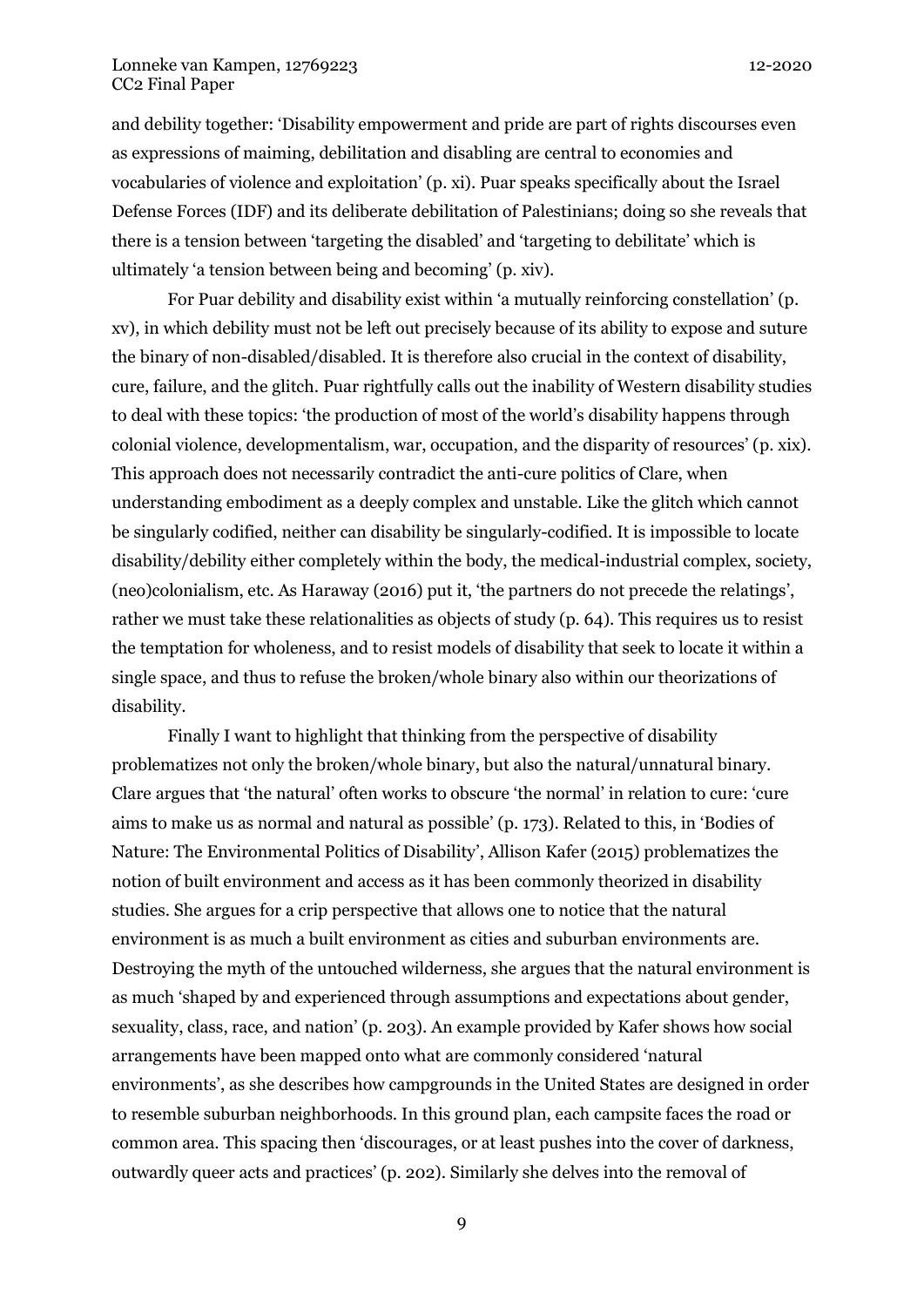indigenous people from parklands, so that 'new parks could be read as pristine, untouched wilderness' (p. 202). Both of these examples show human intervention in what is considered the 'natural environment' on the basis of ideologies and social arrangements.

Kafer also shows how compulsory able-bodiedness plays a role in the type of embodied experience that has become 'a prerequisite to environmental engagement', which is walking, leaving no room for the mobility-impaired body to engage with the natural environment. A crip perspective then challenges any presumption about 'authentic' and 'good' ways of engaging with nature:

They ignore the complicated histories of who is granted permission to enter nature, where nature is said to reside, how one most move in order to get there, and how one will interact with nature once one arrives in it (p. 207).

In fact a crip perspective demands that us to reimagine other ways of engaging and interacting with nature, which is not only necessary but also productive. It means to take disability experiences seriously, as sites where knowledge about nature is produced, making it relevant for all humans across the abled/disabled spectrum because the question of human limitation effects all, especially in the context of climate change. Disability has thus been theorized as being a part of a system of compulsory able-bodiedness and compulsory ablemindedness, which has social and material consequences not only for disabled individuals but also non-disabled individuals, while also disrupting a binary construction of these categories. This relates to Puar's (2016) discussion of being and becoming, in which being emerges as a teleological movement. Becoming, however, is about 'allowing and reading more multiplicity, multiplicities of the impersonal and of the imperceptible' (p. 56). 'Becomings', for Puar, have no starting point and no narratives attached, which in the context of disability means narratives of cure. Unlike a wholistic view of disability, which reduces disability to a desire towards cure, an un-wholistic view of disability inspired by Haraway then allows me to center relationalities over singular elements and to include debility in this process.

## **Glitch is to technology as disability is to embodiment**

A strong connection emerges between the glitch and its relation to failure, or to the break, and disability as a break from normative embodiment. The glitch as break, especially in the conceptual framework of Menkman, bears a striking resemblance to the disabled body as not necessarily in need of cure (such as in the anti-cure politics of Clare, 2017) but as an unsettling of normative standards, expectations, and ideas of progress. 'Staying with the trouble' then, means staying with the glitch and with disability, to see value in what is popularly not considered valuable. Their ability to disrupt technologies and embodiment in turn reveals a great deal about our (cultural) expectations of the way technologies are meant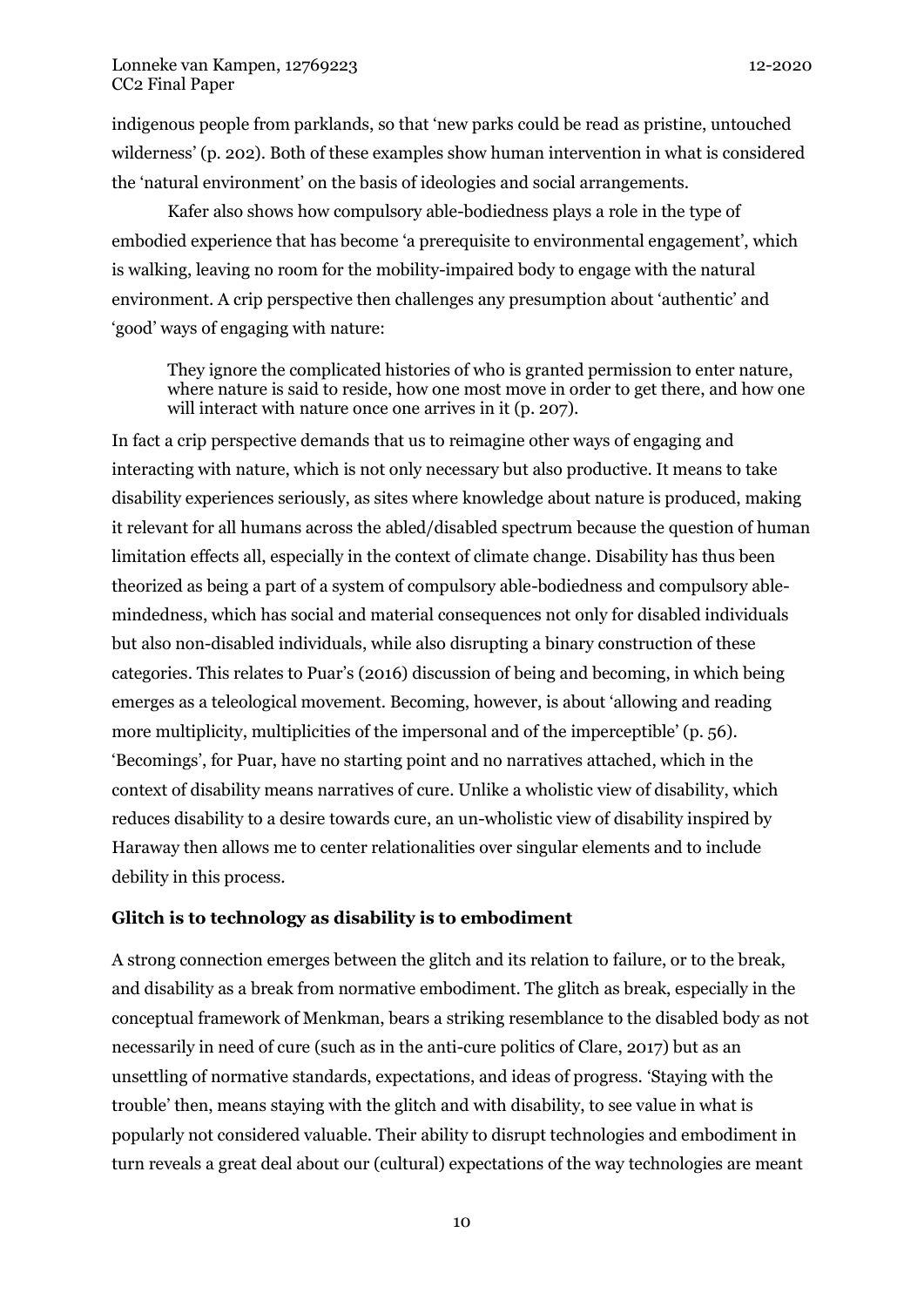to function (perfect transmission flows), as well as bodies (remaining 'whole', functional within a capitalist society). Both challenge wholistic ideals by revealing the potential of the broken. Glitch art and crip theory then work to make desirable what conventionally is not considered desirable. Just as the glitch reveals 'the ghost in the machine' (Cubitt, 2017, p. 20), disability haunts the non-disabled subject, like the latent ghost in the body. I use latent here to denote the fact that all humans likely at some point will have to deal with disability and illness (though that does not mean we will all at some point claim disability). Lindsey Dolich Felt (2019) makes a similar connection between cripping, error and noise in relation to cybernetics: 'like "cripping," error and noise also reproduce disjunction and refuse order' and 'affordances for unruly bodies or partial communication are encoded – and even preserved – in cybernetic systems' (p. 23). According to Felt, failure is not located within the body, but in the inherent assumptions within 'prescriptive top-down systems designed to contain bodies' (p. 27).

I treat the glitch and disability not in the sense of being, as 'being a glitch' and 'being disabled', but as 'becoming a glitch' and 'becoming disabled' (following Puar, 2017), to allow non-linear narratives to emerge. Centering 'becoming', here is a way to center relationalities, and to highlight how both the glitch and disability exist within a larger framework of technology and embodiment. Both the glitch and disability are noise artifacts in an otherwise idealized system of productivity, that tries to exclude both, and does so violently especially in the case of disability and cure. The approach of prioritizing becoming over being, is part of the methodology of Braidotti and Roets (2011) discussed earlier, who approach their subjects by centering the 'affirmative actualization of the encounter' (p. 168). An encounter between the glitch and disability then, as an 'intensive form of interdisciplinarity and boundarycrossings' (p. 168), shows their similarity in that both are part of an interpretative process, and therefore do not exist without their respective counterparts (the ideal of the abled body, the myth of perfect transmission). We could also consider this the other way around, that these ideals and myths do not exist without the ghostly presence of the disabled body and the glitch (whether we consider it as failure or not).

The desire for cure then, sets in motion a certain trajectory, a roadmap towards normalcy even when this is not possible. Cure contains a relation of cruel optimism (Berlant, 2011), 'when something you desire is actually an obstacle to your flourishing' (p. 1). A clear example of the cruel optimism of cure, is the use of Applied Behavior Analysis (ABA) as a treatment for children diagnosed with Autism Spectrum Disorder (ASD). ABA trains children to showcase 'correct responses' to particular stimuli, through extensive long sessions, also using physical force. It is a form of cruel optimism, precisely because ASD as a form of neurodivergence cannot be cured, ABA problematically makes no distinction between conditioning and cure. The appearance of 'correct responses' itself becomes a move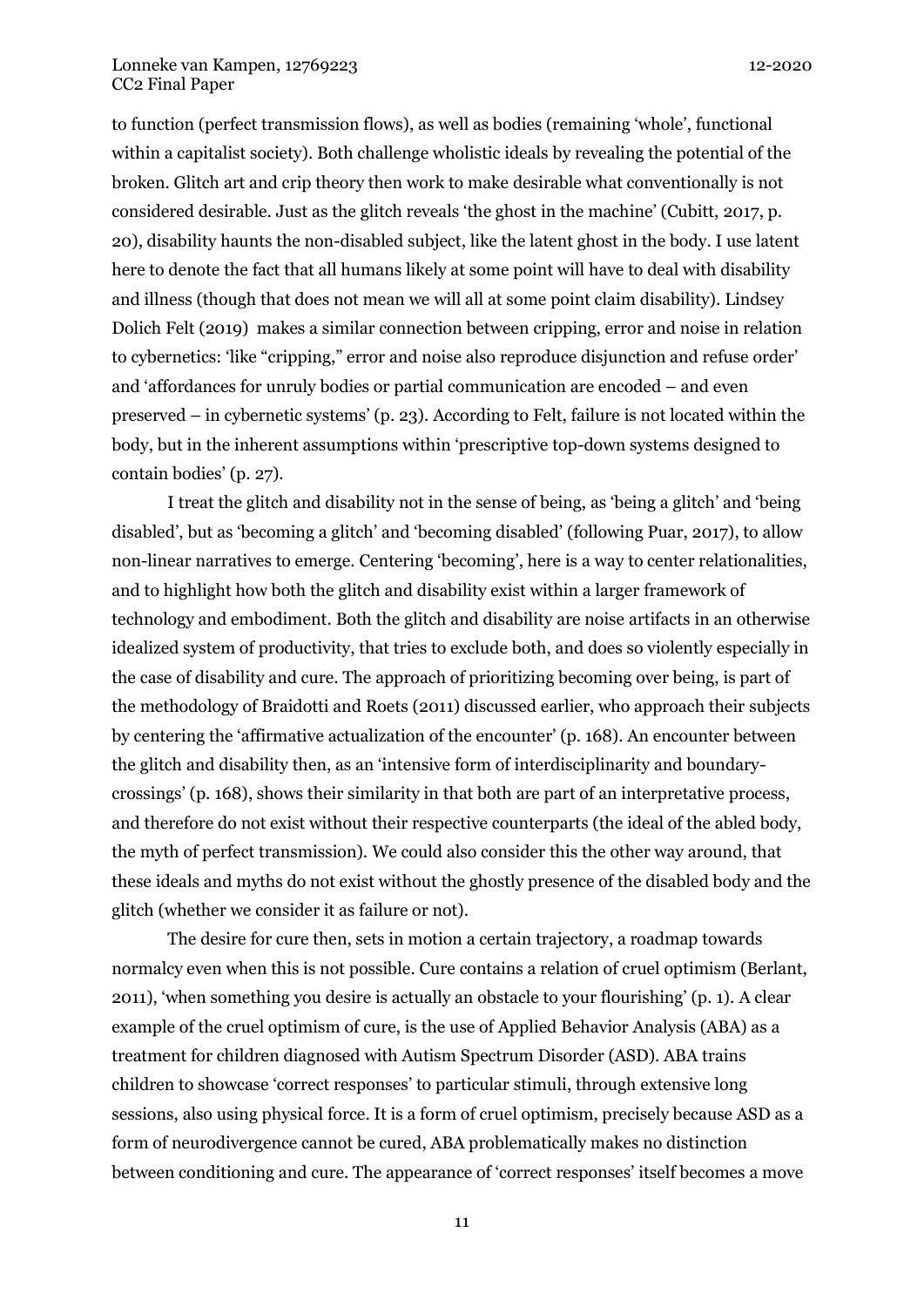towards normalcy, at the cost of mental wellbeing (Sandoval-Norton and Shekdy, 2019). This focus on appearance again shows the importance of the distinctions between being and becoming. ABA proposes that autistic children indeed can 'be' normal, rather ABA should be thought of more as a forced 'becoming' normal, a goal that will never be fully attainable and thus remains a cruel optimism. This process, which is ultimately a process of trying to fit in, is deeply cruel as it may lead to what has been described as 'autistic burnout' (Raymaker et. al., 2020).

This example highlights how disability is part of an interpretative process, and as I argue so is the glitch. Part of this interpretative process means that various issues and disagreements emerge when trying to define disability and the glitch. This difficulty around definitions reveals how neither the glitch nor disability can be located within either the technology/the body or in the cultural realm of human perception and interpretation. Instead, they exist within what Puar (2017) refers to as 'a mutually reinforcing constellation' (p. xv), and it is through the employment of Glitchspeak that it becomes possible to attend to the disruption of flow(s). The glitch and disability exist, as Menkman would put it, in the break. Both refuse to be 'singularly codified' in a system of complex embodiment and complex technological processes. This does not mean that it is not also important to point at structural inequalities and access to healthcare, impairment through environmental damage or as a result of neocolonial exploitation, rather refusing a singular origin gives justice to the complexity of 'becoming disabled' or 'becoming impaired' while also refusing to see bodies as separate from their surroundings. Similar for the glitch, it matters less whether it actually is a failure or not (since this also depends on how one defines failure), what matters is the glitch's critical potential in the break. The glitch demands that we take a step back and pause, and so does do crip bodyminds.

## **Returning to earth: A Crip Anthropocene**

What can a crip perspective then provide for rethinking wholism in our relation to the planet? To uncover this I first bring in the work of disabled artist Riva Lehrer, specifically her self-portrait 'In The Yellow Woods' (Fig. 2). This painting depicts Lehrer kneeling on the ground in a forest, using a knife to peel bark from a branch, while being surrounded by scattered bones carved from trees. Her deep concentration seems to signify a certain loss, but also the necessity for carving a new untouched body, not yet marked by pain, illness, or medical procedures. Writing about this painting, Kafer (2018) argues that it is 'not about creating wholeness, not about finding cure in this forest; she has not arranged the bones in the shape of a body, and she is not inserting them into her skin. Rather the bones seem to sink into the fall's leaves, to become part of the autumn landscape' (p. 229). It is particularly the 'becoming part of' that is relevant here to my argument, as the painting both suggests a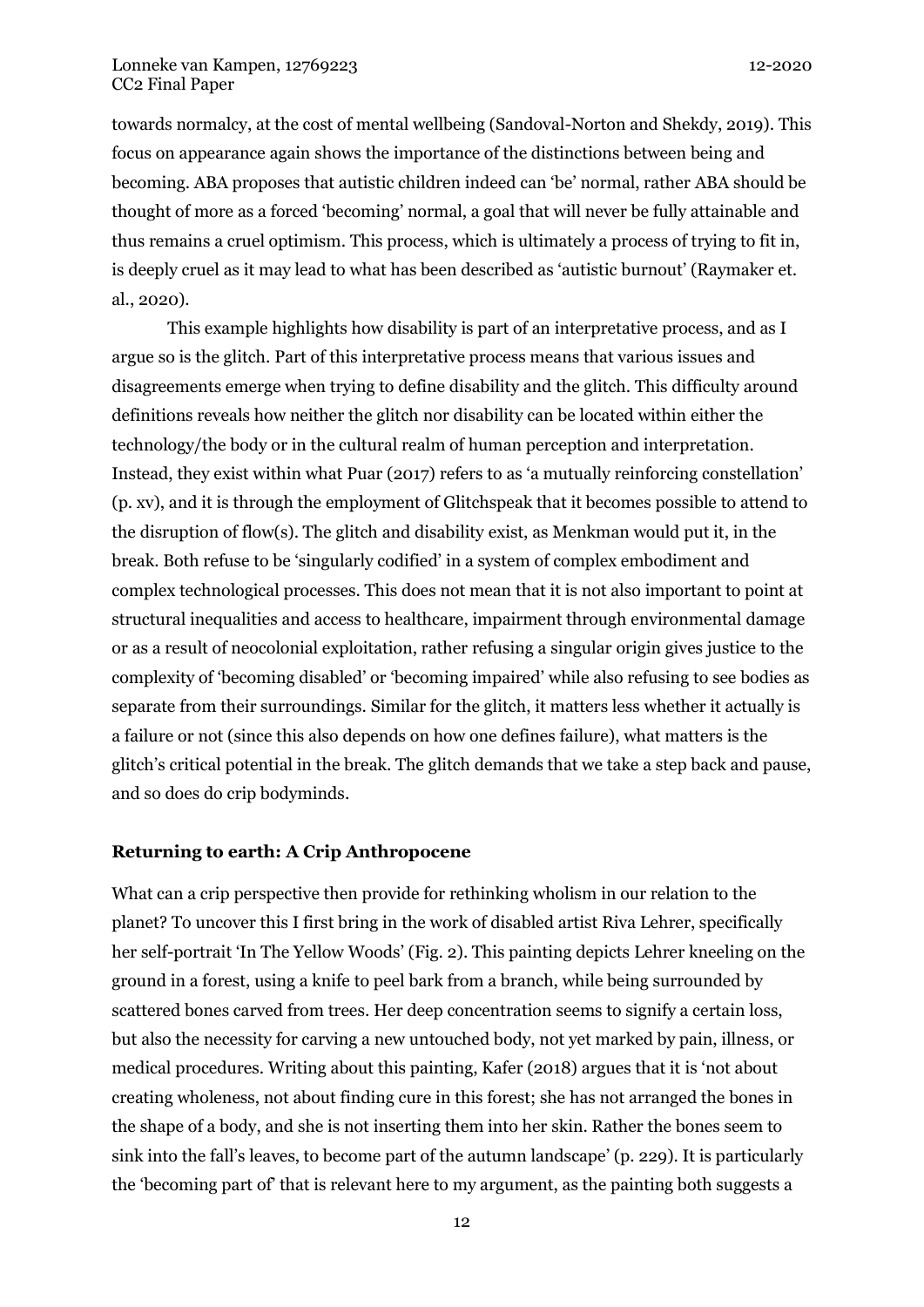new understanding of nature as well as the body. The painting suggests a mode of becoming that connects caring for and tending to the earth, to caring for and tending to the body. It does so without suggesting that disability is a personal hurdle to overcome.



*Figure 2: Lehrer, R. (2004). In the Yellow Woods. Acrylic on wood. <https://www.rivalehrerart.com/in-the-yellow-woods> (Accessed Dec. 10). Image Alt Text: painting of a woman kneeling in an autumn forest, carving a tree branch into the shape of a bone, other bone shapes scattered around her.*

There is somewhat of a holistic argument (which I noted is not the same as wholism) at play here in suggesting that we are all made from the same matter, that tree and bone are interchangeable. There is subversion in the image of crip bodyminds in nature, given that disability is still often located within the medical-industrial complex. The difference between this form of holism, and wholism that works against the broken, is that it is more of a 'solidly locating that body in space and time' (Kafer, 2018, p. 232). It does not propose that the whole is to be appreciated above the broken, and here lies the essential difference between holism and wholism. Whereas holism encourages thinking relationally, wholism denies these relationalities in an inability and unwillingness to deal with the broken through the cruel optimism of cure, no matter the cost. Lehrer's crip perspective rejects wholism, and in doing so it is a similar approach to that of Anna Tsing et. al. (2017) in *Arts of Living on a Damaged Planet*, which is the art to reimagine, to commit to healing rather than desiring wholeness, to nurture unexpected collaborations all the while demanding 'a certain suspension of ontologies and epistemologies, holding them lightly, in favor of a more venturesome,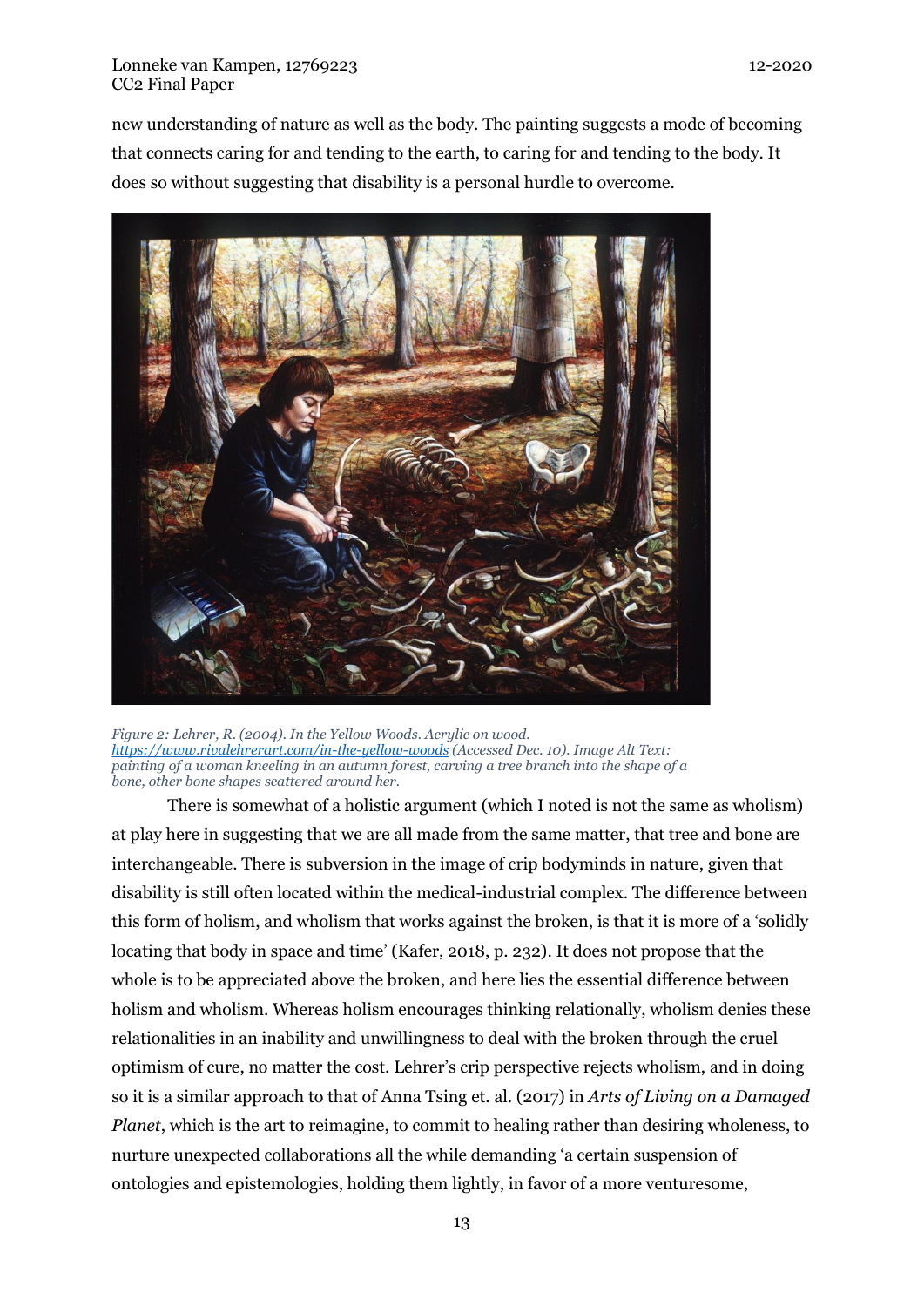experimental natural history (Haraway, 2017, p. M45). In this light, perhaps we could also think here of the arts of living in a damaged body, which certainly makes sense in the anticure framework.

In *The Arts of Living on a Damaged* Planet, the metaphor of the ghost is a core concept, which is interesting given that the ghost also appeared in the glitch (the ghost in the machine). The authors here use it to analyze the landscape of the Anthropocene: 'Whereas Progress trained us to keep moving forward, to look up to an apex at the end of a horizon, ghosts show us multiple unruly temporalities' (p. G8). This returns me to my argument on a comparison between cure and the body, and cure and the earth, related to temporality. As cited earlier, Clare (2017) writes that cure 'grounds itself in an original state of being' (p. 15), believes that this state of being was superior to the current condition, and therefore seeks to cure what is broken and return to this 'original state'. While Clare here writes about the body, this strikingly also applies to some of the narratives around climate change, especially those that Haraway critiques. As a sidenote, though this is not the argument I wish to make here, of course from a postmodernist point of view, the trouble already starts with thinking that an 'original state of being' can even be defined. Following Haraway (2016) we might add that this idea replicates the notion of bounded individualism, which simplifies relations between individuals and their environments. Haraway argues that in reality, there is no clear separation between the two. Note also again the return to being over becoming, signifying a static existence. However, this aside, in the insistence on retaining (or put otherwise, conserving) the whole by curing the broken, as well as the insistence that past stages of being were superior to the current condition, hides a deeply conservative argument.

While environmental justice and climate change action are often associated with progressive politics, they should also be associated with conservatism, as the term 'climate conservation' reveals. After all, what is more conservative than the desire to conserve things exactly as they are? As argued by Bruce Pilbeam (2003), the most obvious commonality between conservatives and green politics is 'a commitment to preserve that which exists, married to a distrust of 'heedless' experimentation' (p. 493). Pilbeam also discusses both conservatism's and green politics' 'belief in fundamental holism and harmony' (p. 497), which manifests itself in the idea that the natural condition of the world is actually one of stability. The free-market perspective then mirrors environmentalism, in that it thinks of the market as an ecology that is capable of restoring itself.

More distressing is the rise of eco-fascism, a connection that came to the forefront after the white-supremacist Christchurch shooting as well as the El Paso shooting, both shooters promoting ecological tropes in their manifestos. However, as Alexander Reid Ross and Emmi Bevensee (2020) reveal, this connection between fascism and ecological thought is historical: 'There is a long-standing, and growing, green tendency within fascism as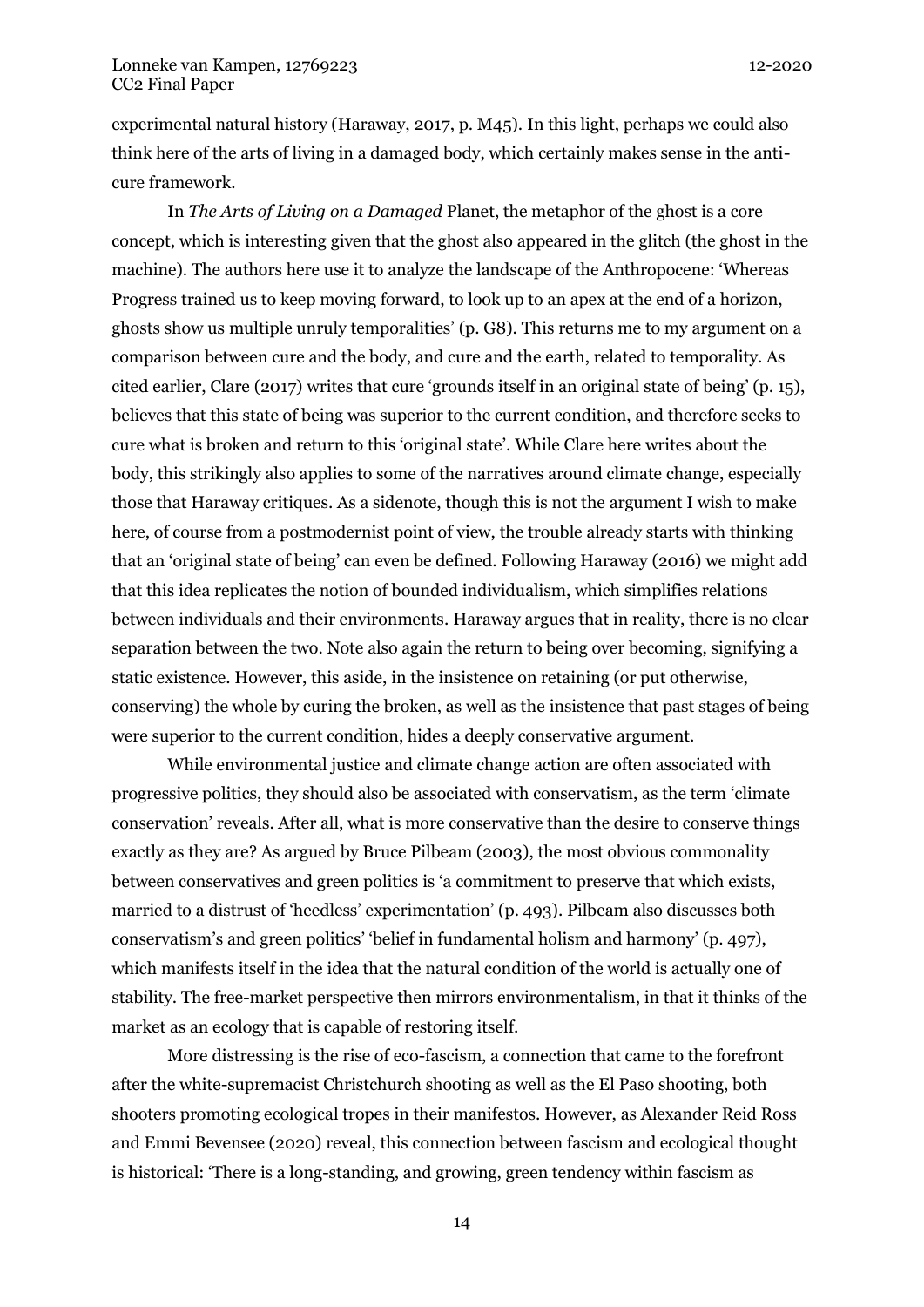hazards posed by climate change pose an existential threat to the sustainability of structures undergirding a perceived white identity' (p. 8). In the 'fetishization of the rural peasants', the concept of 'Lebensraum' (living space), among other things, a connection between fascism and ecological thought already emerged in Nazism. The desire for a 'rebirth of a mythical past greatness through sacralized political violence' (p. 10) is the exact of opposite of Haraway's 'staying with the trouble'. Ross and Bevensee argue that at the core of eco-fascism is a refusal of the complexity of climate change, and the unwillingness to recognize that complex issues such as these require complex actions.

A lack of complexity is also at the core of Haraway's critique of the term Anthropocene, which she argues gives humans far too much agency:

The story of Species Man as the agent of the Anthropocene is an almost laughable rerun of the great phallic humanizing and modernizing Adventure, where man, made in the image of a vanished god, takes on superpowers in his secular-sacred ascent, only to end in tragic detumescence, once again (Haraway, 2016, p. 47).

The Anthropocene, for Haraway, is too much of an anthropocentric concept. Instead she offers the concept of the Chthulucene, which stresses complex relationality, it is 'made up of ongoing multispecies stories and practises of becoming-with in times that remain at stake, in precarious times, in which the world is not finished and the sky has not fallen – yet' (p.  $55$ ). Humans are not the only important actors, 'the order is reknitted … and the biotic and abiotic powers of this earth are the main story' (p. 55).

In relation to disability, Haraway's focus on 'multispecies stories' and 'becomingwith', much can be learned from Indigenous ontologies, settler colonialism, and the disablement of the Earth. Laura Jaffee and Kelsey John (2018) argue that these issues have been largely ignored within canonized disability studies, and show how 'Indigenous ontology, specifically relationships to land' challenge 'disability at the epistemological level by rejecting the taken-for-granted dualism between the environment/space and (disabled) humans/bodies within (settler) disability studies' (p. 1408). While Jaffee and John recognize three areas of potential convergence between disability and Indigenous theories, I want to focus here on the third, 'theorizations of *futurity* and an instance on imaging alternative futures [emphasis in original]' (p. 1409). In closing, I will shortly bring together these notions of futurity, cripping, and the glitch, as well as what Legacy Russell (2020) calls 'glitch feminism' as I call for us to begin imagining a Crip Anthropocene.

Jaffee and John highlight how Indigenous scholars have intervened in linear temporal narratives, as a way to refuse Western notions of progress, focusing instead on Indigenous understandings of temporality as 'cyclical or simply non-linear' (p. 1419). Haraway (2016) therefore also includes a history of Navajo weaving in her chapter on sympoiesis, categorizing it as an 'ongoing mathematical, cosmological, and creative practice' (p. 89). Instead of disconnecting temporality from spatiality, Indigenous scholarship raises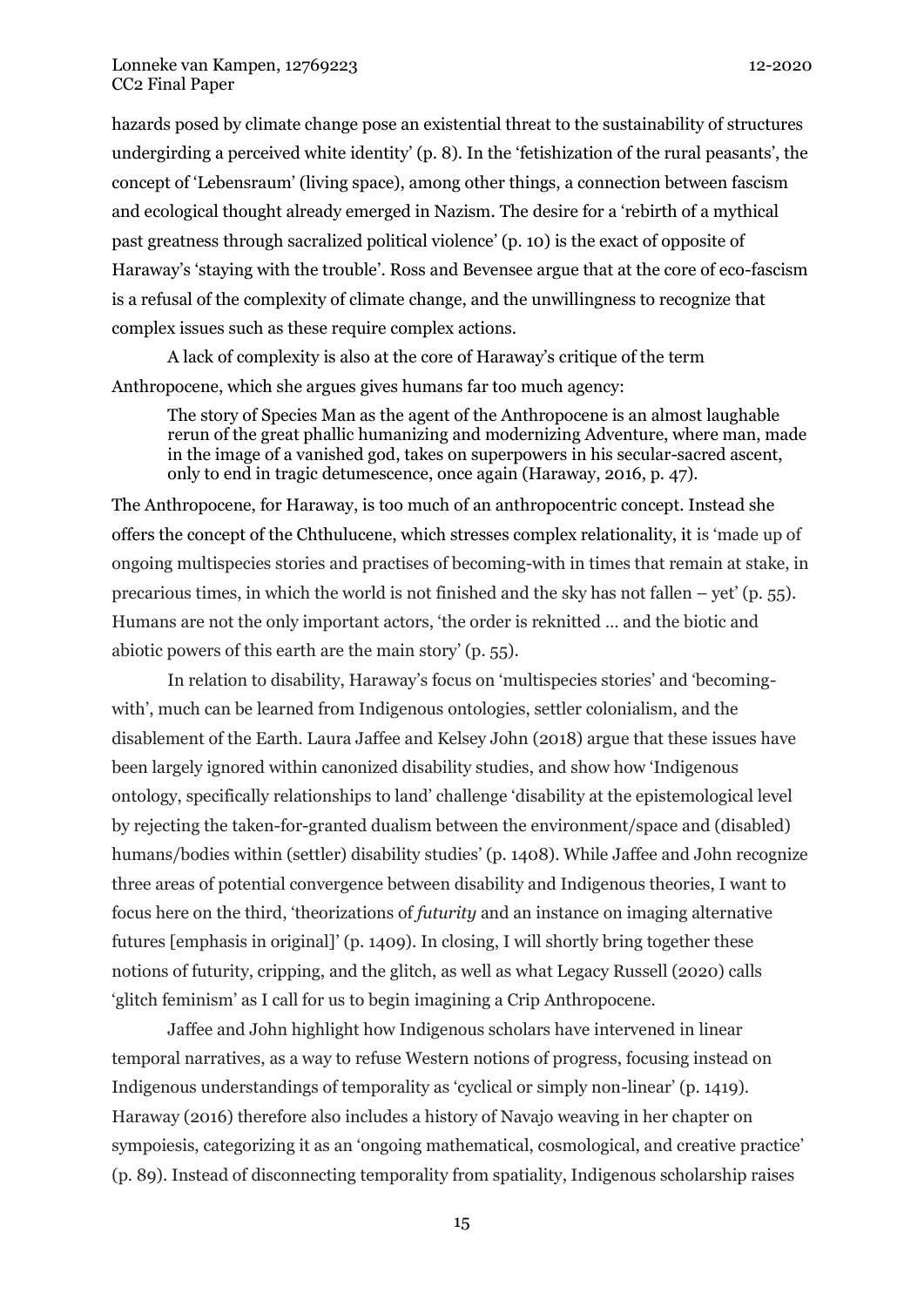questions such as 'What does the futurity of space look like?' (p. 1419). In the context of erasure, genocide and dispossession, Indigenous futurity relies on 'the survival of Indigenous peoples in the past and present' (p. 1420). Refusal of 'progress' and thus linear temporality, as I have shown, has been central in refusing compulsory able-bodiedness and refusing cure. Jaffee and John show how Indigenous people's ability to imagine other futures is not only desirable, but deeply life-preserving and life-saving, as they 'invariably have consequences for present-day decisions, policies, and practices' (p. 1420). In the face of extinction, as also shown by Haraway, one is forced to imagine otherwise, and living under conditions of mass disablement has made some communities especially equipped to do so. Doing so, it is unavoidable to center becoming over being.

I have called on the glitch as a mechanism for change, highlighting its ability to disrupt and to lay bare the myths upon which information transmission is built. Similarly, I have treated disability as a desirable and productive force, in its ability to challenge notions of progress that enforce normalcy through cure, the refusal of which reveals what lies at its heart, a desire for eradication. The glitch and disability combined, allow for the kind of refusal that Haraway deems so necessary in our current situation, and that is needed for 'staying with the trouble'. Inspired by Indigenous futurity, I propose the Crip Anthropocene as a way to glitch linear temporality and normative embodiment. The glitch as a metaphor and method has functioned here as what for Russell (2020) is 'a form of refusal', which she celebrates within glitch feminism as 'a vehicle of refusal, a strategy of nonperformance' (writing however, more specifically on the refusal to adhere to the gender binary) (p. 8). Glitch feminism turns to the in-between as a 'core component of survival' (p. 11): 'Thus, the glitch creates a fissure within new possibilities of being and becoming manifest' (p. 11). Centering the 'crip' as glitch in a theory of the Anthropocene, refuses wholism as a conservative ideal of retaining what once was, and provides us with a playground to imagine other futures, looking at what we may be becoming rather than to think from 'being'. The Crip Anthropocene refuses simplistic answers to climate change, and instead embraces complexity. Recuperation, according to Haraway (2016), 'is still possible, but only in multispecies alliances, across the killing divisions of nature, culture, and technology and of organism, language, and machine' (pp. 117-118).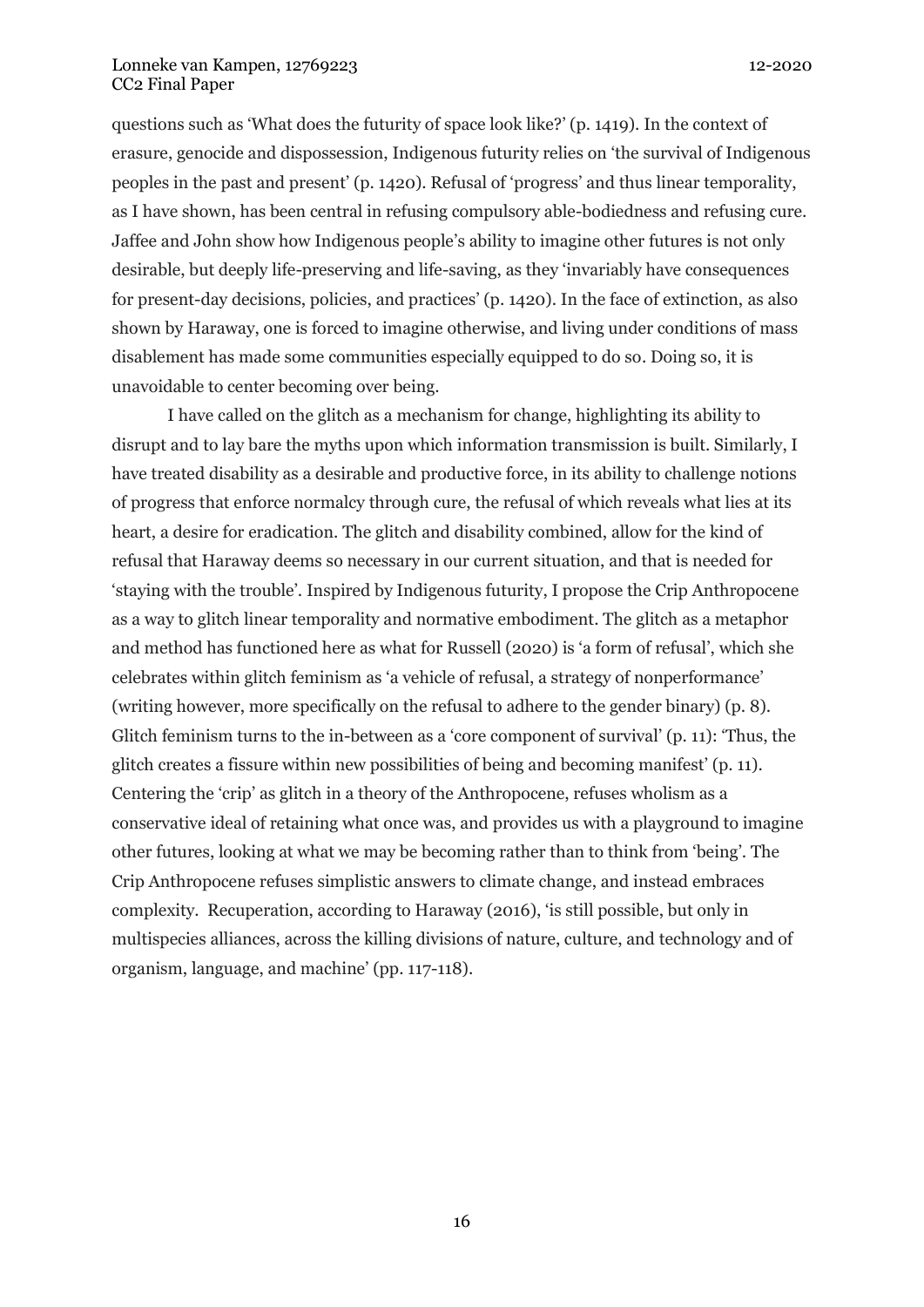#### **Bibliography**

- Betancourt, M. (2019). *Glitch art in theory and practice: Critical failures and post-digital aesthetics*. New York, NY: Routledge, Taylor & Francis Group.
- Berlant, L. G. (2012). *Cruel optimism*. Durham, NC: Duke University Press.
- Clare, E. (2017). *Brilliant imperfection: Grappling with cure*. Durham: Duke University Press.
- Cubitt, S. (2017). Glitch. *Cultural Politics,* 13(1), 19-33.
- Dooren, T. V. (2016). *Flight ways - life and loss at the edge of extinction*. Columbia University Press.
- Felt, L. D. (2019). Cyberpunk's Other Hackers: The Girls Who Were Plugged In. *Catalyst: Feminism, Theory, Technoscience, 5*(1), 1-34. doi:10.28968/cftt.v5i1.29615.
- Gkiouleka, A., Huijts, T., Beckfield, J., & Bambra, C. (2018). Understanding the micro and macro politics of health: Inequalities, intersectionality & institutions – A research agenda. *Social Science & Medicine*, 200, 92-98.
- Hamraie, A., & Fritsch, K. (2019). Crip technoscience manifesto. *Catalyst: Feminism, Theory, Technoscience*, 5(1), 1-34.
- Haraway, D. J. (2016). *Staying with the trouble: Making kin in the Chthulucene*. Durham: Duke University Press.
- Haraway, D. J. (2017) Symbiogenesis, Sympoiesis, and Art Science Activisms for Staying with the Trouble. In A. Tsing, H. Swanson, E. Gan & N. Bubandt (Eds.) *Arts of Living On a Damaged Planet* (pp. M25-M50)*.* Minneapolis, MN: University of Minnesota Press.
- Jaffee, L. & John, K. (2018) Disabling Bodies of/and Land: Reframing Disability Justice in Conversation with Indigenous Theory and Activism. *Disability and the Global South,*  5(2), 1407-1429.
- Kafer, A. (2018). Bodies of Nature: The Environmental Politics of Disability. In J. Ray & J. Sibara (Eds.), *Disability studies and the environmental humanities: Toward an ecocrip theory* (201-241). Lincoln: University of Nebraska Press.
- Kane, C. L. (2019). *High-tech trash: Glitch, noise, and aesthetic failure*. Oakland, CA: University of California Press.
- McRuer, R. (2006). *Crip theory: Cultural signs of queerness and disability*. New York: New York University Press.
- Meekosha, H. (2011). Decolonising disability: Thinking and acting globally. *Disability & Society*, 26(6), 667-682. doi:10.1080/09687599.2011.602860

Menkman, R. (2011). *The Glitch moment(um)*. Amsterdam: Institute of Network Cultures.